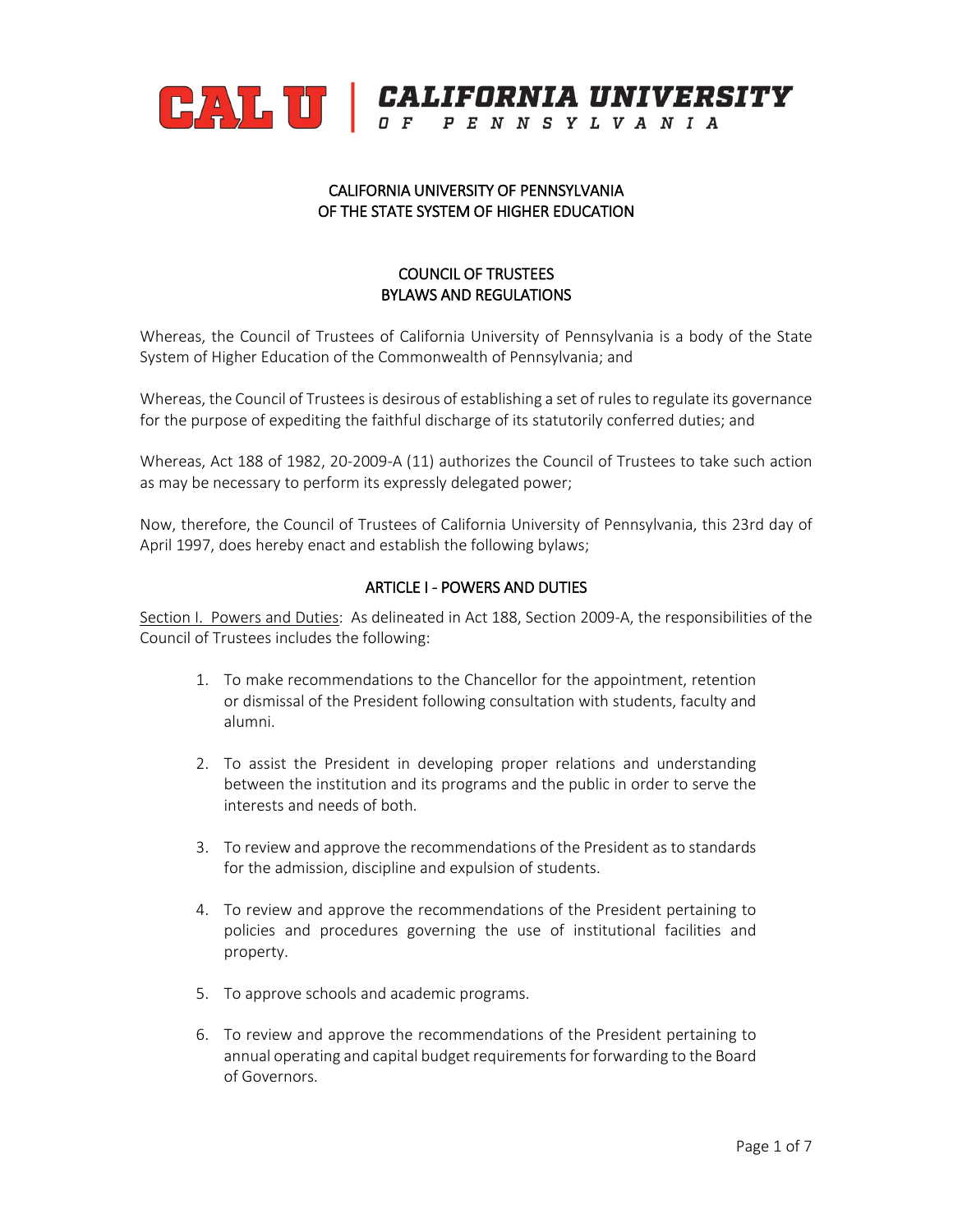

- 7. To review and approve charges for room and board and other fees except student activity fees.
- 8. To conduct an annual physical inspection of facilities and make recommendations regarding maintenance and construction to the Board of Governors.
- 9. To review and approve all contracts and purchases negotiated or awarded by the President with or without competitive bidding and all contracts for consultative services entered by the President.
- 10. To represent the institution at official functions of the Commonwealth.
- 11. To take such other action as may be necessary to accomplish the powers and duties herein delegated.
- 12. In accordance with the evaluation procedure established by the Board of Governors, the Council shall conduct an evaluation of the President and forward the results of that evaluation with recommendation to the Chancellor for submission to the Board.

#### ARTICLE II - MEMBERSHIP

Section I. Council of Trustees: The Council of Trustees shall consist of eleven members who, except for student members, shall be nominated and appointed by the Governor with the advice and consent of the Senate. At least two members of the eleven-member Council of Trustees shall be alumni of the institution. The Chancellor is an ex-officio member of the Council.

Section II. Term: The ten members of Council appointed by the Governor shall serve terms of six years respectively, and until their respective successors are duly appointed and qualified. One member of each Council shall be a full-time undergraduate student in good academic and disciplinary standing, other than a freshman, enrolled for at least twelve semester hours at the institution of which the student is a Trustee. The student member shall serve a term of four years or for so long as he/she is a full-time undergraduate student in attendance at the institution, whichever period is shorter. Vacancies occurring before the expiration of the term of any member shall be filled in like manner for the unexpired term. Student members of the Council of Trustees shall be appointed by the Governor and shall not be subject to Senate confirmation.

Section III. Member Responsibility: Council members are expected to be regular in attendance. Given that Council of Trustees meetings for the academic year are announced in advance, Council members should plan their schedules so as to be in attendance at as many meetings as possible. Should a trustee fail to attend three meetings in succession without presenting a reasonable excuse such as illness or conflict with business matters to the chairperson of the Council of Trustees, the chairperson will communicate in writing to the trustee and ask him or her to reconsider the commitment made to serve on the Council of Trustees and to give thought to resignation if his or her circumstances are such that active involvement in the work of the Council of Trustees will not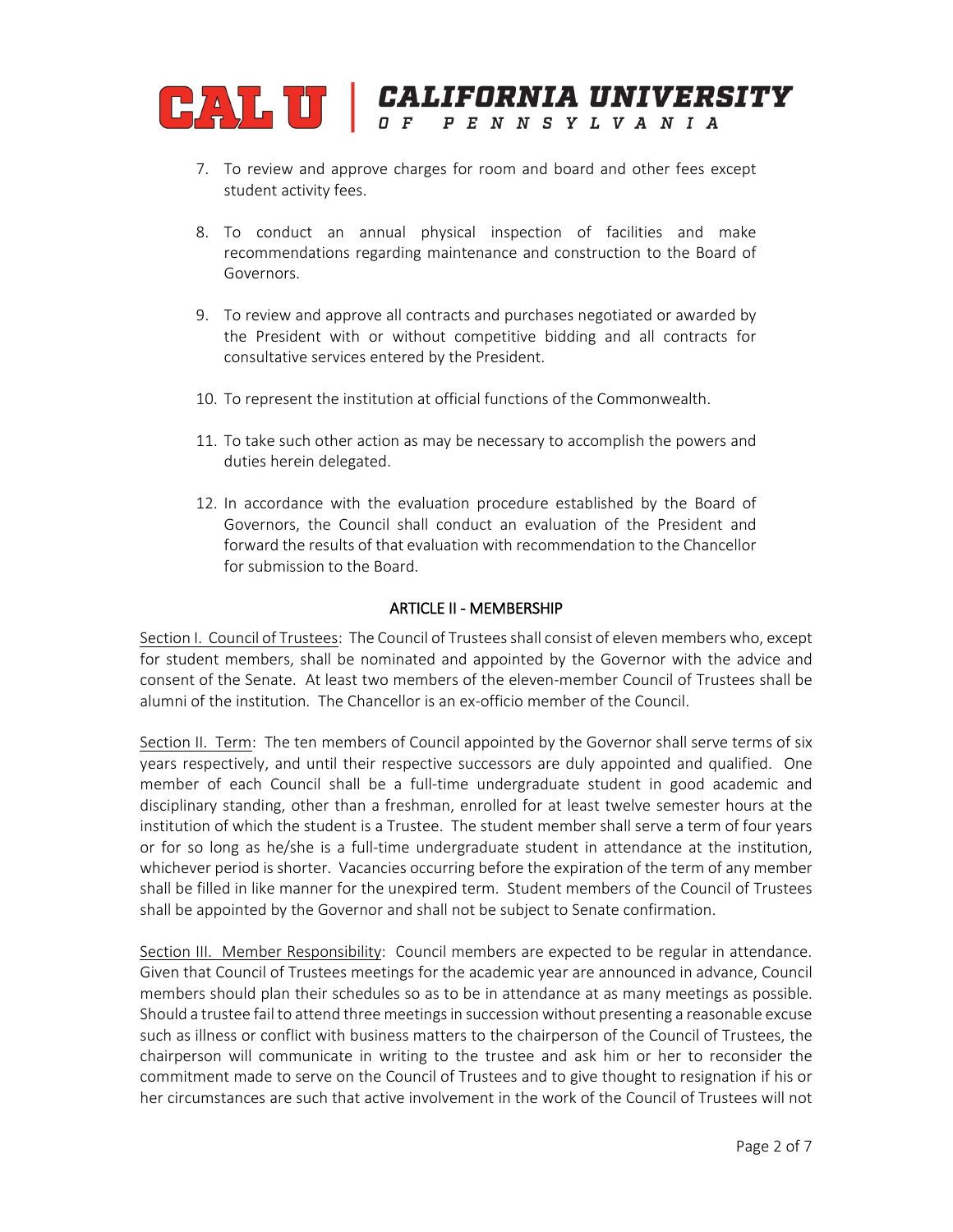### CALL U | CALIFORNIA UNIVERSITY OF PENNSYLVANIA

be possible. Copies of any such correspondence should be forwarded to the PASSHE Office of the Chancellor and to the Office of the Governor.

#### ARTICLE III - MEETINGS

Section I. Regular Meetings: A regular meeting of the Council of Trustees shall be held not less than four times each year. The schedule of meetings shall be formulated at the beginning of each calendar year and advertised in accordance with the Sunshine Act.

Section II. Reorganization/Election of Officers: The Reorganization/Election of Officers meeting of the Council of Trustees shall be held every two years at the September quarterly meeting. At this meeting the officers of the Council of Trustees for the next two years shall be elected. The nominating committee shall report the nominees for the elective offices at the June Quarterly Meeting. Those elected shall take office beginning with the September reorganization/election of officers meeting.

Section III. Special Meetings: Special meetings may be called at any time by the University President or Chairperson of the Council of Trustees. Special meetings shall also be called by the Chairperson of the Council of Trustees at the request of three members of the Council. Public notice of all special meetings shall be in accordance with the Sunshine Act.

Section IV. Additional Notice of Meetings: The Secretary, or the Secretary's designee, shall be responsible for notifying the Council of Trustees of the time and place of all meetings of the Council. In the case of special meetings, the purpose for which the special meeting is called shall be given in the notice, and the business transacted at such meeting shall be limited to the purpose stated in the call. Meeting schedules shall be sent to the Chancellor.

Section V. Parliamentary Authority: Robert's Revised Rules of Order shall be the guide for the Council in determining questions of parliamentary procedure not herein specifically provided.

Section VI. Minutes of Meetings: Minutes of each meeting shall be recorded and sent to each member of the Council of Trustees following each meeting of the Council.

Section VII. Order of Business: The suggested order of business at the regular meetings of the Council of Trustees or at the meetings of the Executive Committee is as follows. This order of business, however, may be changed during the meetings as deemed necessary:

- 1. Call to Order
- 2. Recording Attendance
- 3. Approval of the minutes of the previous meeting(s) of the Council of Trustees or of the Executive Committee
- 4. Public Comments
- 5. APSCUF Comments
- 6. Report of the Council Chair
- 7. PACT Update
- 8. University President's Report
- 9. Committee Reports: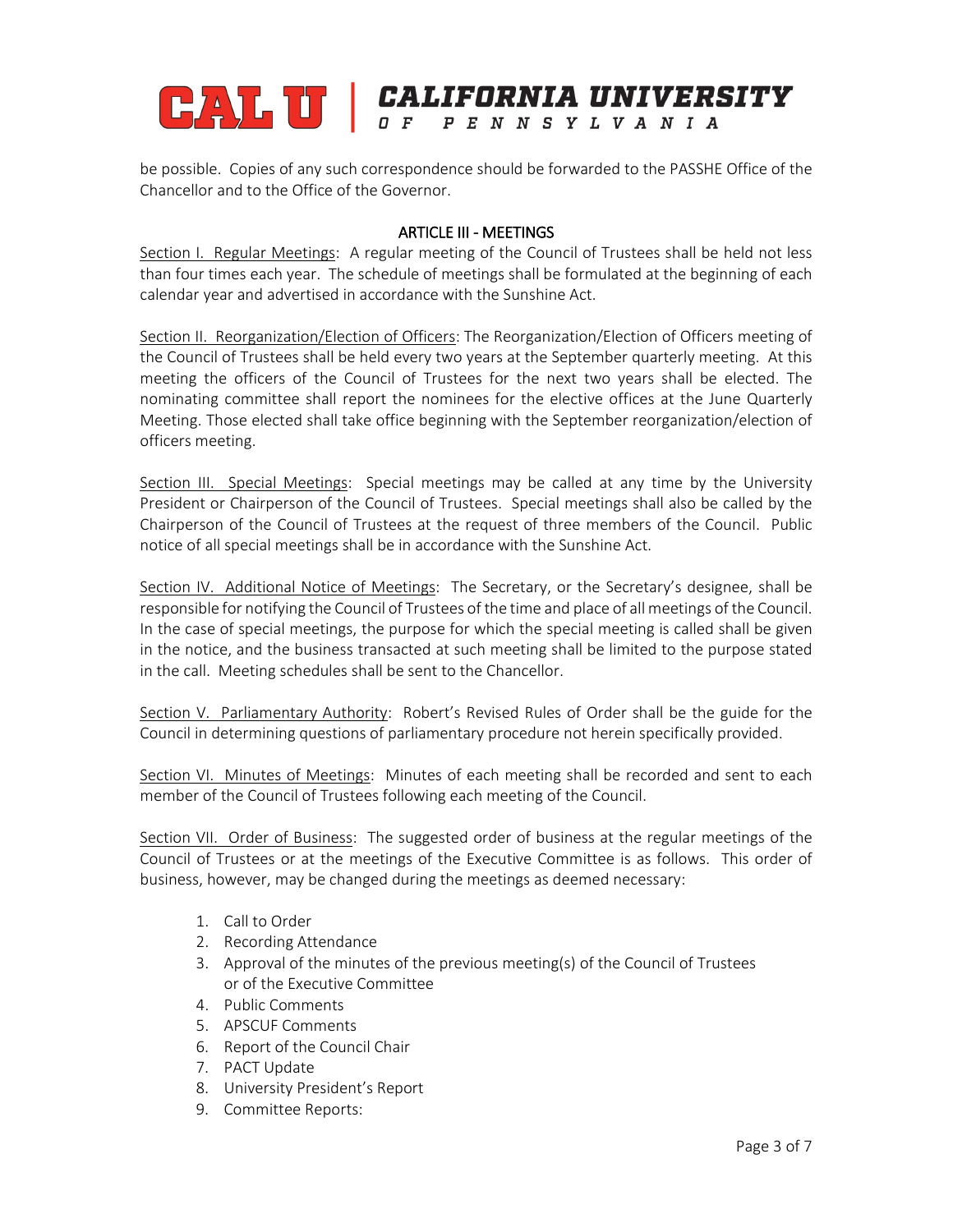

- 1. Academic Affairs
- 2. Enrollment Management
- 3. Administration and Finance
- 4. Student Affairs
- 5. Communications and Marketing
- 6. University Development and Alumni Relations
- 10. New Business
- 11. Executive Session (as needed)
- 12. Adjournment

#### ARTICLE IV - QUORUM

Section I. Quorum: Six members of the Council shall constitute a quorum. Attendance by a trustee member via conference call will be considered to be an acceptable mode of participation; any trustee participating in this manner will have full voting rights and meeting privileges.

#### ARTICLE V - MANNER OF VOTING

Section I. Roll Call Vote: The voting on all motions at trustee meetings shall be conducted by rollcall vote conducted by the Secretary or the Secretary's designee. A motion shall pass by a majority vote of those trustees present.

#### ARTICLE VI - OFFICERS

Section I. Officers: The officers of the Council shall be a chairperson, vice chairperson, and a secretary. The chairperson will preside at all meetings of the Council and perform other such functions pertaining to the office; the vice chairperson shall perform all functions in the absence of the chairperson and shall be designated chairperson if the chairperson ceases to perform that function; the secretary shall keep, and be the custodian of, all records.

Section II. Election: The officers of the Council shall be elected every two years at the Reorganization/Election of Officers meeting of the Council and shall perform the duties usually assigned to such officers. They shall hold office until successors are legally elected. They shall be nominated by a nominating committee appointed by the chairperson of the Council at least two meetings prior to the reorganization meeting. The University President shall serve as an ex-officio, non-voting member of the nominating committee. The nominating committee shall present the names of the nominees to the Council at least one meeting prior to the annual meeting.

Section III: Term of Office: The elected officers of the Council shall not serve more than two consecutive two-year terms in that particular office.

#### ARTICLE VII - COMMITTEES

Section I. Executive Committee: This committee shall consist of the officers of the Council and the chairpersons of the standing committees. The Chairperson of the Council shall be the Chairperson of the Executive Committee. The University President shall serve as an ex-officio, non-voting member of the Executive Committee. Meetings of this committee shall be called by the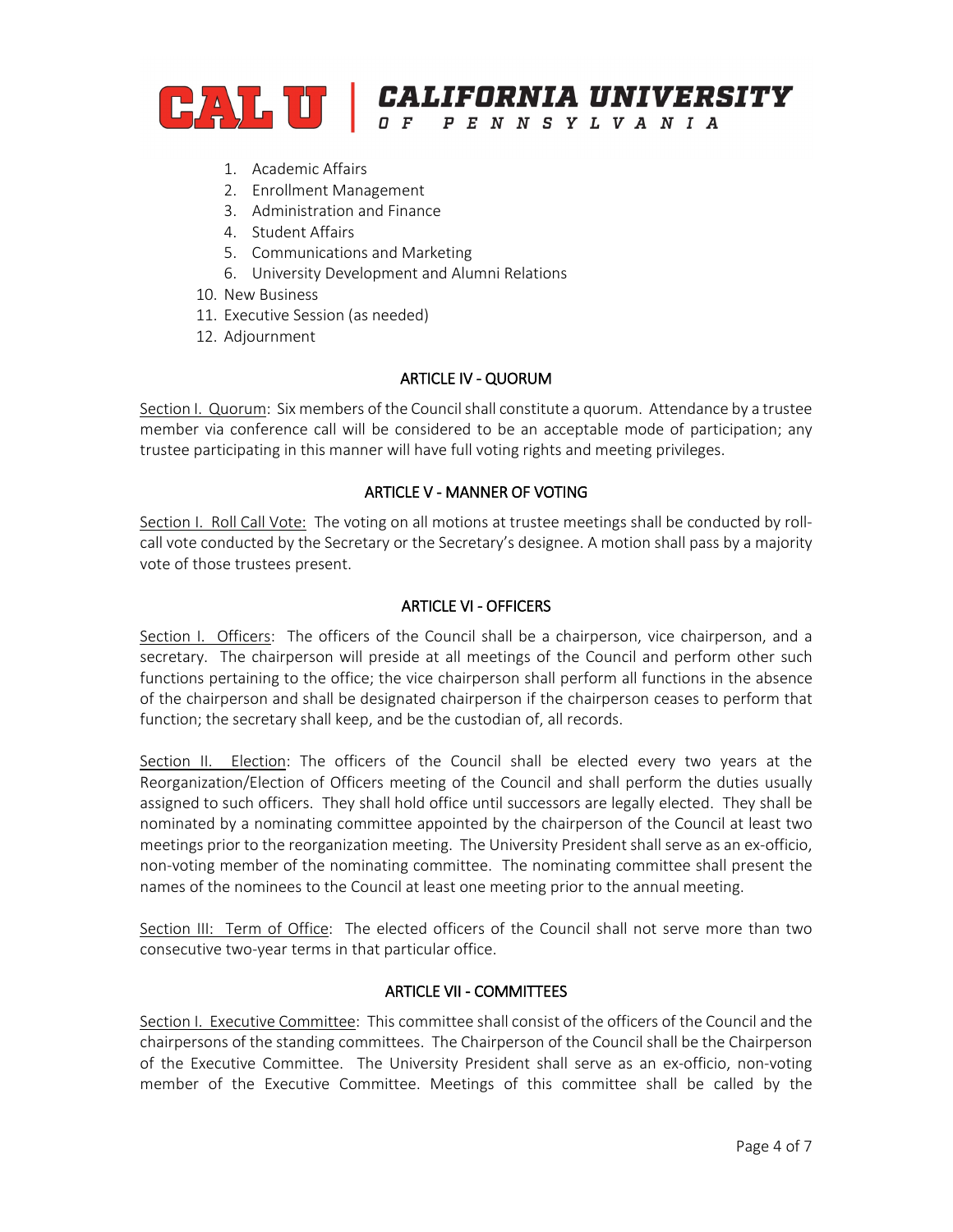## CALL U CALIFORNIA UNIVERSITY OF PENNSYLVANIA

Chairperson as needed. Upon the request of at least two members of this committee, additional meetings may be convened.

Section II. Standing Committees: The Chairperson of the Council of Trustees shall appoint at least three members and designate chairpersons for each of the standing committees. The University President shall serve as an ex-officio, non-voting member of all standing committees.

- 1. Academic Affairs Committee. The purpose of this committee is to keep trustees informed about academic program status and proposals for academic program approval, when appropriate. Functions include:
	- a. To examine and discuss the University's academic programs and supporting policies;
	- b. To review the process of periodic program evaluation and accreditation; and
	- c. To review plans for new academic programs and to make recommendations to the Council when appropriate.

Ex-officio, non-voting member: Provost/Senior Vice President for Academic Affairs

- 2. Administration and Finance Committee. The purpose of this committee is to keep Trustees informed of financial and facilities needs/plans and prepared for consideration of budget proposals, when appropriate. Functions include:
	- a. To review and discuss the University's financial management system and supporting policies;
	- b. To discuss the University's current and proposed budget and any anticipated major expenditures and to make related recommendations to the Council as appropriate;
	- c. To review the facilities master plan, including examination and discussion of maintenance, renovation and capital construction needs; and
	- d. To enhance the Trustee's knowledge and information on the University's information technology progress, policies, security issues, future plans, and computer services availability.

Ex-officio, non-voting member: Vice President for Administration and Finance

- 3. Student Affairs Committee. The purpose of this committee is to keep Trustees informed about all matters relating to students which are complementary to and supportive of the formal academic functions of the University. Functions include:
	- a. To review and discuss policies affecting students, including but not limited to, those policies found in the Student Code of Conduct.

Ex-officio, non-voting member: Vice President for Student Affairs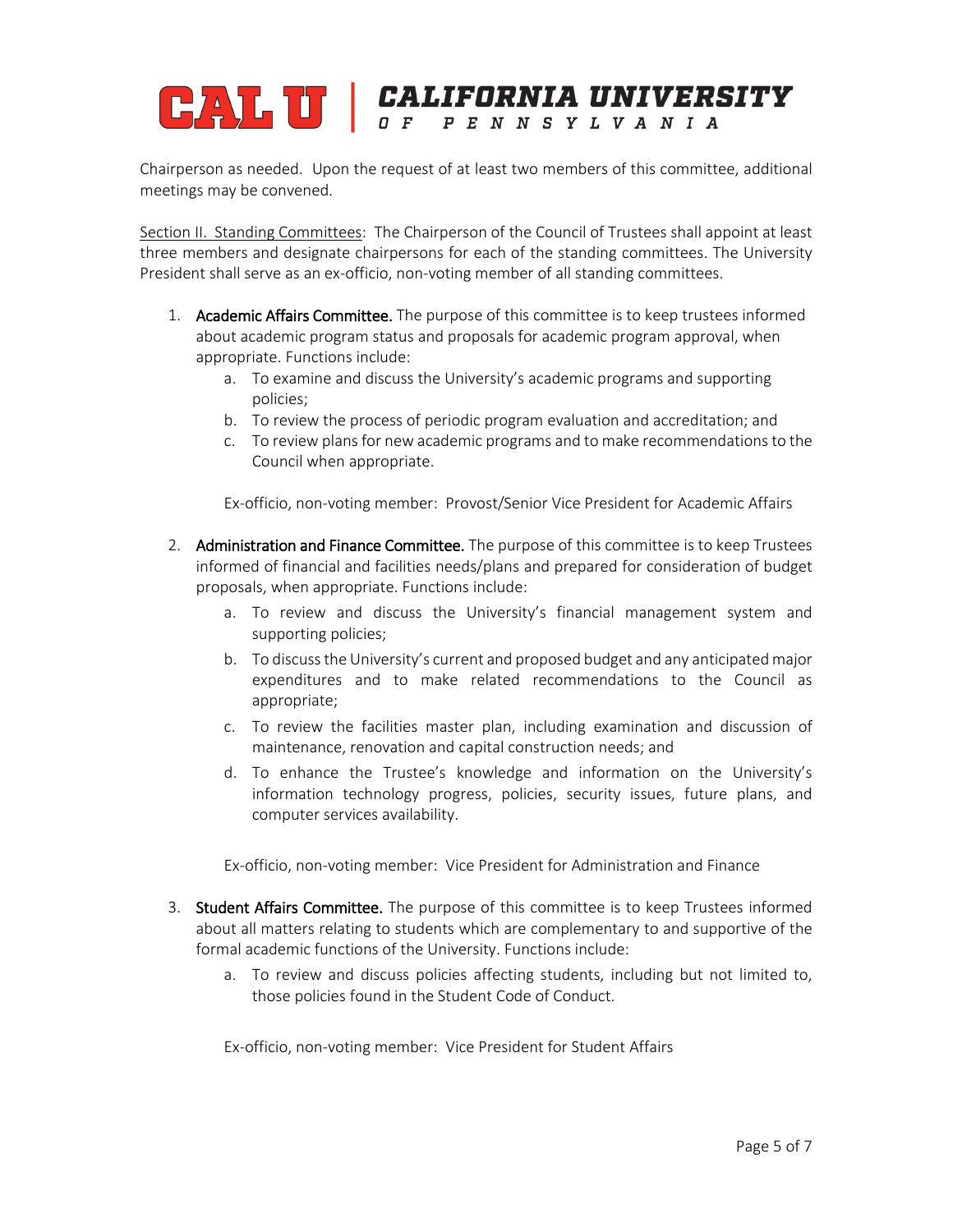# **CALIFORNIA UNIVERSITY**

- 4. University Communications and Marketing Committee. The purpose of this committee is to keep Trustees informed of communications and marketing strategies, as it applied to students, faculty, staff, parents, and members of the University community, as well as the general public. Functions include:
	- a. To provide input into the goals of the University as it relates to constituency relations; and
	- b. To be regularly updated on the communications and marketing materials being produced by the University, as well as the marketing plans and goals that have been established.

Ex-officio, non-voting member: Vice President for Communications and Marketing

- 5. University Development and Alumni Relations Committee. The purpose of this committee is to enhance Trustees participation in University fundraising for California University of Pennsylvania. Functions include:
	- a. To review and discuss University fundraising plans and policies, and to make related recommendations; and
	- b. To provide input into the fundraising goals; and
	- c. To join with other appropriate Council committees in analysis, development, and support of academic, student affairs, fiscal and facilities planning.

Ex-officio, non-voting member: Vice President for University Development and Alumni Relations

- 6. Enrollment Management Committee. The purpose of this committee is to keep trustees informed about enrollment strategies, on-going enrollment trends, activities, and initiatives. Functions include:
	- a. To review and discuss University enrollment strategies; and
	- b. To review and discuss enrollment trends, activities, and initiatives.

Ex-officio, non-voting member: Vice President for Enrollment Management

#### ARTICLE VIII - HEAD OF THE INSTITUTION

Section I. The President: The University President is the institution's chief executive officer. Within the powers and constraints of Act 188, the President is charged with carrying out the Trustees' policies and programs and administering the educational and business affairs of the institution. The President shall advise the Council and the Council Committees on all matters where Council must take official action. The President is charged with supplying the Council with sufficient information for its decision-making. The President shall call upon the Trustees for objective counseling and advice. When acting for the Council, the President is expected to adhere faithfully to the Council's policies.